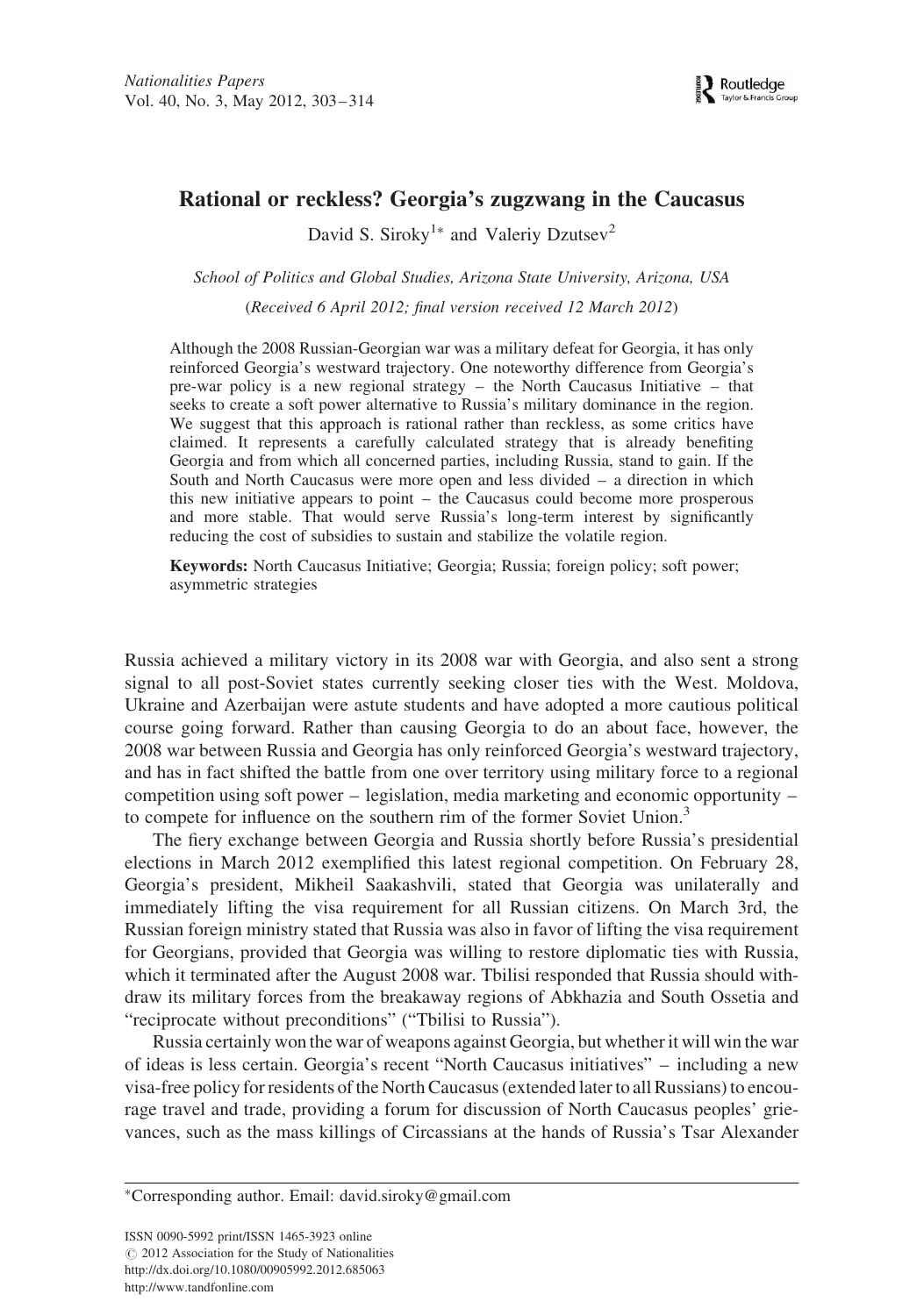II and his predecessors, contemporary political violence in the region and programs designed to encourage more contact between the cultural and scientific communities of the North Caucasus and Georgia – have put Russia in an uncomfortable position.<sup>4</sup> If successful, these initiatives will allow Tbilisi to establish an alternative to Moscow's center of gravity in the Caucasus. The more crude resistance Russia displays to this policy, the more Georgia benefits, which makes the strategy particularly effective. In effect, Georgia has put Russia in a Zugzwang – a position where it is at a disadvantage because it has to make a move when it would prefer to pass, since any action, even reinstituting direct elections of republic heads, involves making a more or less significant concession.

The North Caucasus has been a thorn in Russia's side and a drain on its wallet. Many Russians have been flirting with the idea of abandoning the North Caucasus entirely.<sup>5</sup> Russia could instead preserve its territorial hold on the region and claim an increasingly elusive victory by slowly reducing its own level of repression, thus facilitating Georgia's initiatives to create a more open Caucasus and also reducing frustrations in the region that feed the insurgency.

Democratization in the North and South Caucasus has been virtually non-existent in all but one place – Georgia, which is led by a Western-educated and democratically oriented elite, supported by the United States. The Rose Revolution of 2003 brought to power an energetic leader, Mikheil Saakashvili, and heralded drastic reforms to the country's political and economic systems, which have both admirers and critics (see Wheatley; Fairbanks; Bunce and Wolchik; Beissinger; Radnitz; Hale; George; Way; Siroky and Aprasidze). Georgian democracy is young, to be certain, and authoritarian backsliding remains a distinct possibility.<sup>6</sup> Since its war with Russia in August 2008, Georgia has continued to liberalize its economy, to integrate into Western military and political structures, and to democratize its political system – possibly in that ranked order of priority. Realizing that it will need more allies in a Russian-dominated region of autocracies, Georgia's new initiatives have added a fourth component, focused less on distant allies and more on regional ones. These efforts are already bearing fruit. Even the North Caucasus volunteer combatants that fought against Georgia in the Georgian-Abkhaz war of 1992–1993 now increasingly hail Georgia's regional policies and contrast them to Moscow's heavy-handed approach in the North Caucasus.<sup>7</sup> Georgian flags are waved in parts of the North Caucasus where Georgia has long been considered an enemy. Even Moscow has begun to notice Georgia as a country with its own regional policy in the Caucasus. So what's so special about this New North Caucasus Initiative?

#### The new North Caucasus initiative

Georgia's "regional reset" to increase political openness, transparency and trade with its neighbors, especially in the North Caucasus, has clearly satisfied the demand for an alternative to Moscow's approach. The "reset" picked up speed in October 2010, when the Georgian government unilaterally lifted the visa requirement for seven non-Russian republics of the North Caucasus, allowing several million inhabitants of the North Caucasian republics to travel to Georgia without visas, including residents of Chechnya, Ingushetia, North Ossetia, Dagestan, Kabardino-Balkaria, Karachay-Cherkessia and Adygea. Previously, North Caucasians had to travel via Moscow, or through a third country, in order to receive a visa to Georgia. In the Caucasus, where borders have become increasingly rigid due to the proliferation of conflicts over the past two decades, this new policy represents nothing less than a quiet revolution.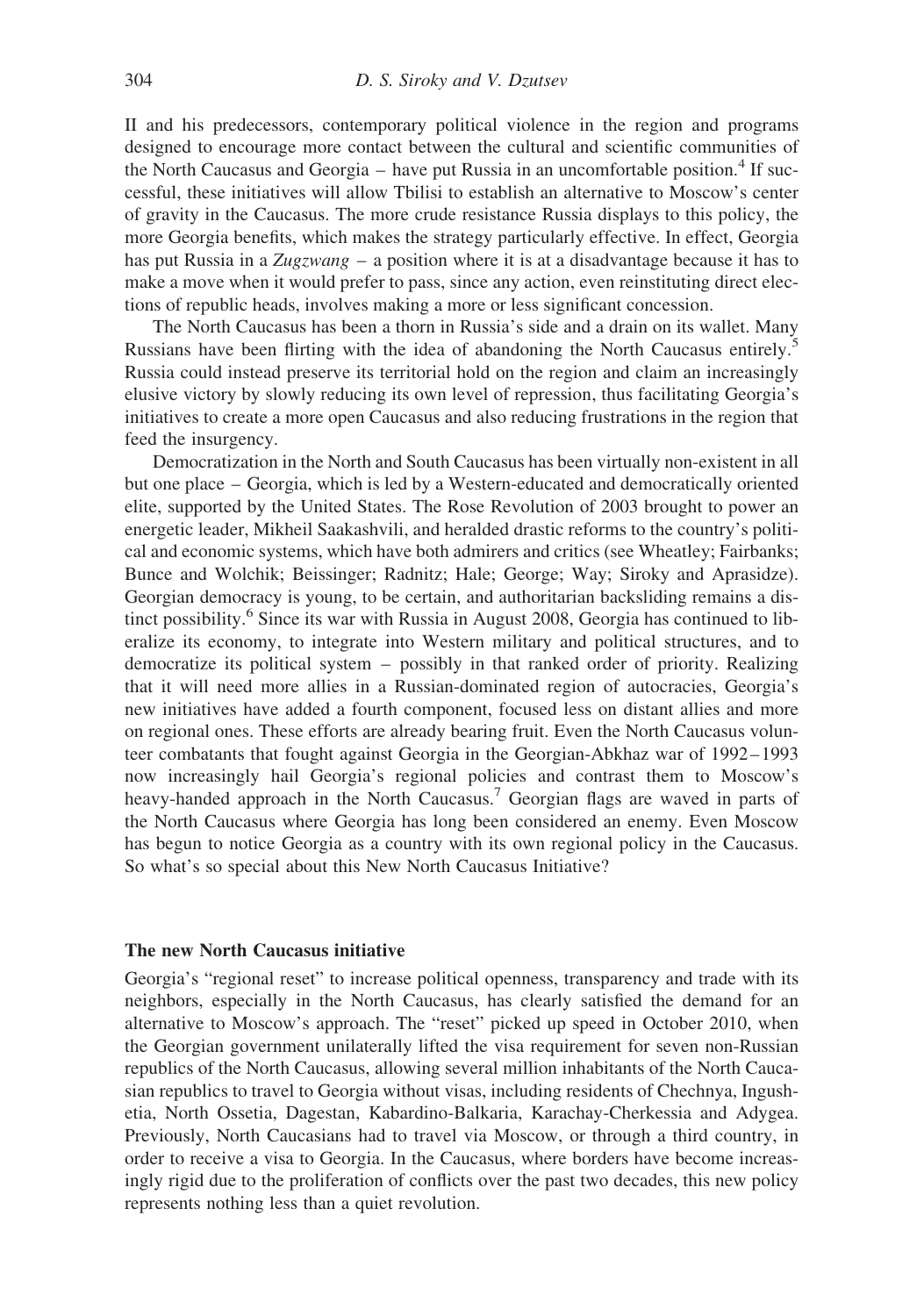It is connecting divided households, increasing interactions and encouraging trade between the North and South Caucasus, while simultaneously serving to establish Tbilisi as the most business-friendly hub in the region.<sup>8</sup> Students and scholars from the North Caucasus have found a university system in Georgia that is rapidly reforming and developing important centers of research and teaching about the Caucasus, including the new International School for Caucasus Studies at Ilia State University. This program has already enrolled many students from the North Caucasus, and has hosted several international conferences on issues that are highly salient in both academic and political circles in the North Caucasus.

Although this puts Russia in an uncomfortable position, pitting unity in the Caucasus against Russia's pervasive influence in the region, Georgia is also feeling the squeeze. Its survival as a democratic state in this Russia-dominated region depends in part on its ability to meet the demand for greater openness among its immediate neighbors. The number of visitors from the North Caucasus to Georgia has dramatically increased from virtually zero to hundreds daily (Dvali). After lifting visa requirement for all Russian citizens, the number of visitors is expected to increase even more. Interestingly, Georgians are not allowed to cross into Russia via the same land border, which may further reinforce the shifting center of gravity for entrepreneurs, market liberals and democrats toward Tbilisi and away from Russia.<sup>9</sup>

#### Democratization from the bottom up?

Ten years after the disintegration of the USSR, Michael McFaul, a prominent American scholar (and now U.S. Ambassador to Russia) provided a blueprint for democratization in the region: "A consolidated democracy in Russia would destabilize the dictatorship in Belarus, undermine autocratic forces in Ukraine, and help to ensure the consolidation of Baltic democracy. A democratic Russia might also promote democracy in the Caucasus, and eventually even in Central Asia" (McFaul 91). Ten years later, a "consolidated democracy in Russia" has not materialized. Despite Russia's unquestionable political and economic weight in the region, smaller countries, such as Georgia, may end up becoming leading players in the region's eventual democratization, resulting in democratic change from the "bottom-up".

As the recent parliamentary elections in the Russian-bankrolled region of South Ossetia showcased, small players may not merely bandwagon with the strong. With an estimated population of 40,000 and total dependence on Moscow, South Ossetia overwhelmingly voted against the Kremlin's candidate on November 27, 2011. Moreover, voters took to the streets to protest when the current authorities sought to challenge the voting results. Even a conspicuous promotional meeting with president Medvedev one week prior to the elections did not help the Kremlin's candidate secure an electoral victory. Popular protest in South Ossetia became possible, in part, because of the international community's sudden interest in Russian protectorates following its recognition of South Ossetia and Abkhazia.

According to the Carnegie expert on the Caucasus, Alexei Malashenko, "Why should we be worse off than Ossetians?" was the question that hovered over the Russian parliamentary elections in December 2011, which resulted in a surprise setback for the ruling United Russia party that narrowly missed receiving even 50% and lost a constitutional majority in the parliament (Malashenko). After the elections, tens of thousands of Muscovites took to streets to protest against what they saw as a rigged vote in the parliamentary elections on December 4, 2011. Unlike small groups of protesters that are regularly dispersed and detained by the police in Moscow, the Kremlin did not venture to crack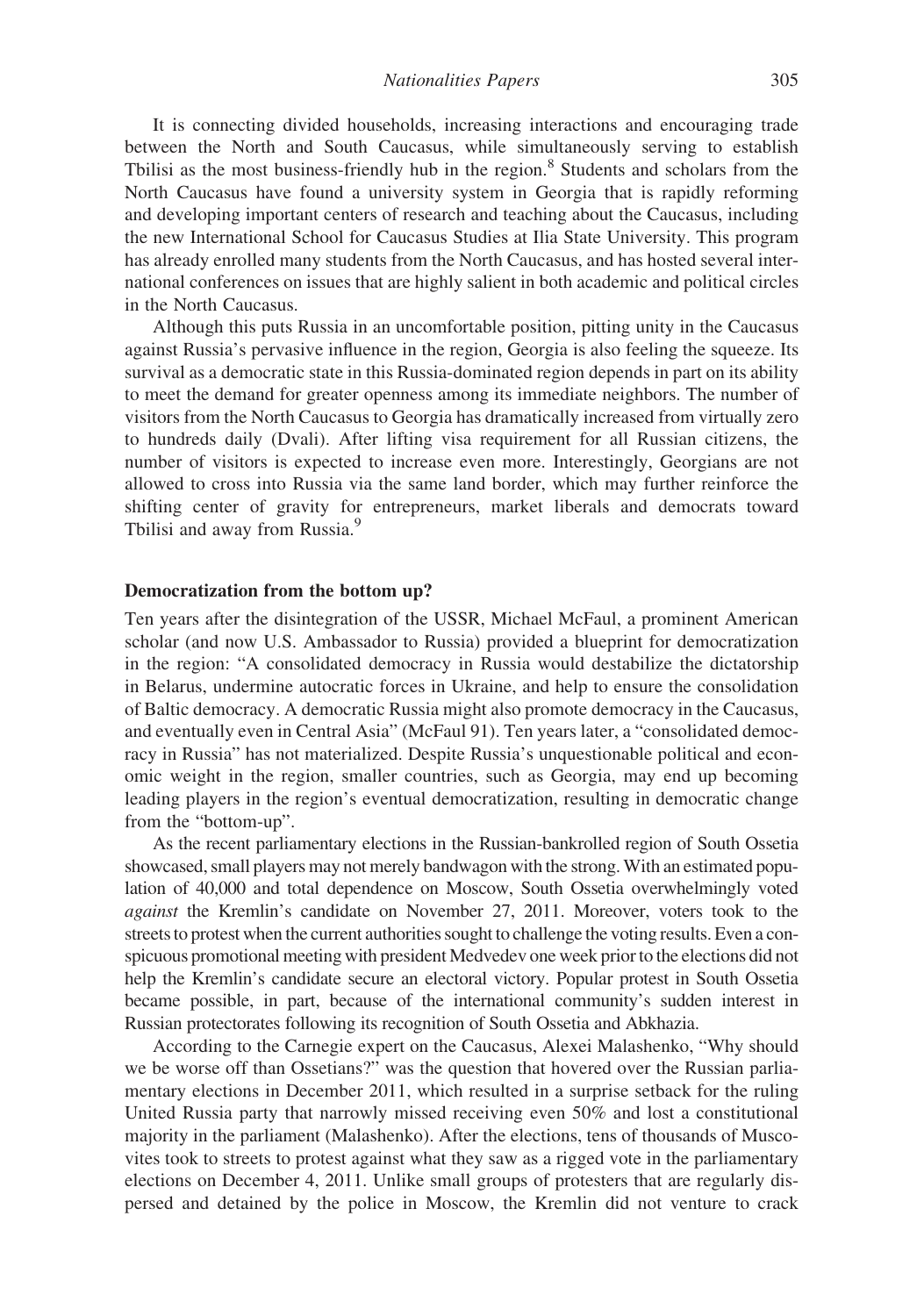down on crowds numbering over 100,000 people, according to some reports (Barry and Schwirtz). If tiny South Ossetia had some impact on people in Russia, which anecdotal evidence would seem to suggest, then Georgia could have even more potential to do so, especially in the North Caucasus, but also in the South Caucasus where democratization has been spotty.

In his speech to the UN General Assembly on September 23, 2010, Georgia's flamboyant president, Mikhail Saakashvili, unveiled his grand vision for "a free, stable and united Caucasus" ("Saakashvili Speaks of 'United Caucasus'"). He called on Russia to be part of this "ongoing transformation" rather than to feel threatened by it. The vice-speaker of the Russian Federation Council, Aleksandr Torshin, responded by blasting Georgia for lifting visas for the North Caucasians, saying that it was an attempt to link up with North Caucasian insurgents. "The Georgian government must be really short of messengers, and so it needed to open as many holes as possible in its border that the suppliers of cash, explosives and arms can scurry back and forth from Russia to Georgia, while some go there [to Georgia] from the North Caucasus to lick their wounds," Torshin said, suggesting that Georgia would become a sanctuary for insurgents, rather than a beacon of democracy.<sup>10</sup> On August 12, 2011, the Russian National Antiterrorist Committee explicitly accused Georgia of harboring and abetting terrorists in the North Caucasus ("Russia Accuses Georgia").

Soon thereafter, the U.S. Embassy in Tbilisi was attacked. Several months later, in a suspicious sequence of events, the *Washington Times*, citing sources in the U.S. government, reported that Russian security services might have been behind the attack on the U.S. Embassy in Tbilisi, Georgia (Lake). If the American and Georgian intelligence services had not found out that Russian security services were the likely source of these attacks, it might have suggested that the new North Caucasus initiative was indeed allowing terrorist violence to spread from the North Caucasus to the South. Instead, the conclusion that both the Americans and Georgians seen to have drawn is that Russia feels profoundly threatened by a policy of openness in the Caucasus.

#### Violence and the North Caucasus

The astonishing and menacing spread of violence across the North Caucasus, and to an extent in Moscow, is a phenomenon that has now begun to garner more attention at the highest levels in the United States. On May 26, 2011, Secretary of State Clinton designated the North Caucasus-based Emirate (Imarat Kavkaz) as a terrorist organization.<sup>11</sup> To show that it is serious, the U.S. also announced a \$5 million USD bounty for the Caucasus Emirate leader, Doku Umarov ("Rewards for Justice").

Last year alone, 750 people were killed and over 600 received injuries in the insurgencyrelated violent attacks in the North Caucasus and Moscow.<sup>12</sup> In relative terms, the North Caucasus in fact suffered more casualties in 2011 than Afghanistan.<sup>13</sup> Russia's capital city has also been attacked. In March 2010, a double suicide attack in the Moscow metro left 40 people dead. In January 2011, a suicide bomber from the North Caucasus attacked Moscow's international Domodedovo airport, killing 37 people. In 2011, Moscow added the entire Kabardino-Balkaria region, populated by Circassians (also known as Kabardians, Cherkess, Adygs), to its list of most volatile territories.

Moscow's strategy to reduce violence in and from the North Caucasus has three components: increase administrative and economic control, give law enforcement agencies a free hand to suppress dissenters, and prop up local regimes with disposable cash (Taylor).<sup>14</sup> Human rights organizations, such as the Moscow-based Memorial Center,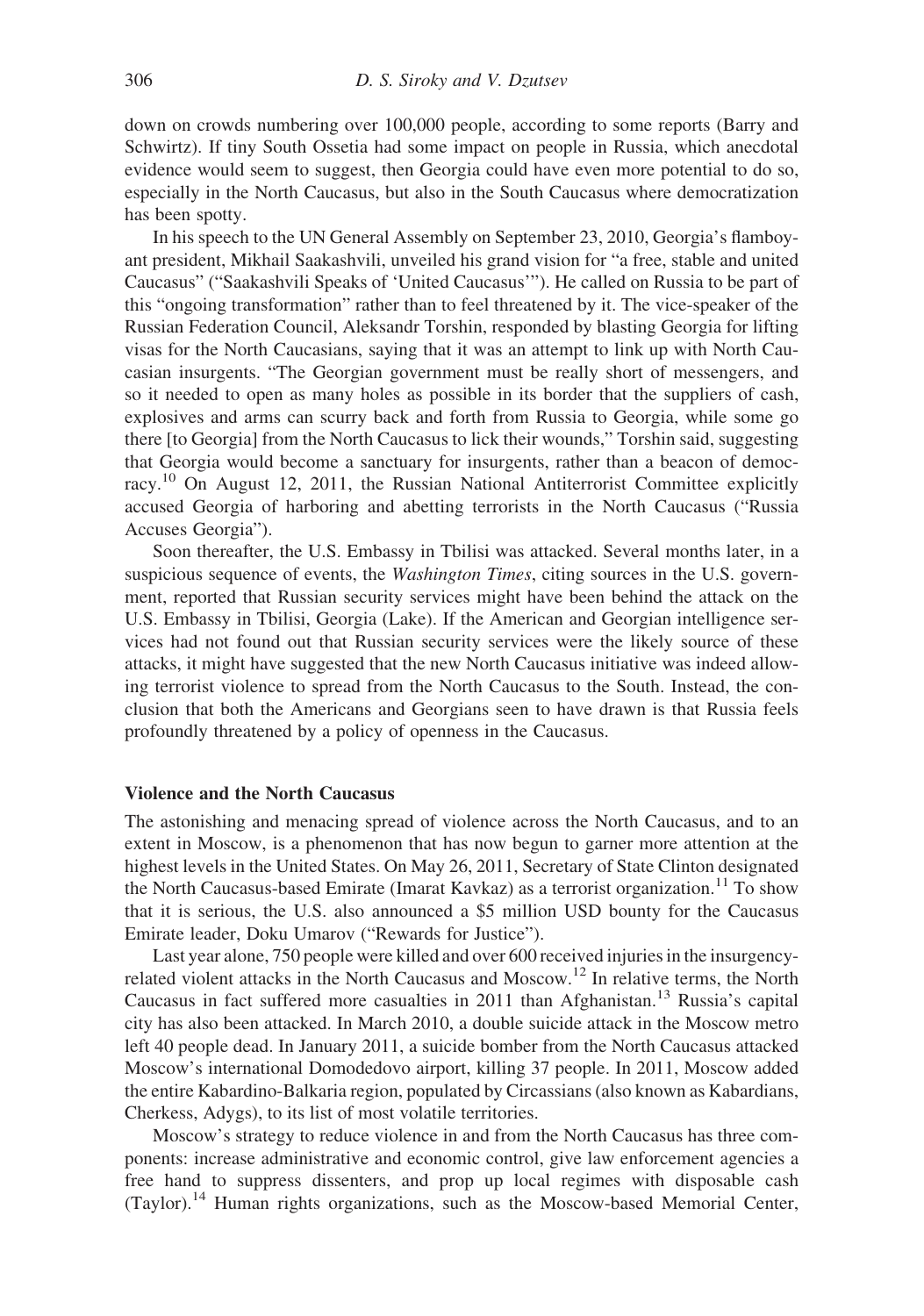have documented extensive human rights violations across the region, including extralegal killings, kidnappings, and torture. Most of these cases have strong signs of Russian law enforcement involvement.<sup>15</sup>

No political reforms were on Moscow's to-do list until recently. Previous promises of speedy economic development in the North Caucasus as a means to overcome high unemployment rates that presumably fuel the insurgency have proven empty. The protests in Moscow in December 2011 have produced some new promises, especially a promise by the outgoing President Medvedev to amend Russia's electoral law and allow Russian regions, including the North Caucasian republics, to elect regional governors in direct elections (Ivanov and Solovyov). For the past eight years, the North Caucasians had no legal way to change their regional governments, as the direct elections of governors were abolished throughout the country in 2004. As democratic participation decreased, people in this remote corner of Russia have become increasingly alienated from their government and, it seems, more prone to engage in rebellion and join the insurgency. According to unofficial sources, the turnout in the latest local parliamentary elections in Dagestan in the spring 2011 was less than 10% (Magomedov). Anecdotal evidence provided by people from Kabardino-Balkaria suggests that, in the Russian parliamentary elections on December 4, 2011, voter turnout was  $5-10\%$ .<sup>16</sup>

In September 2010, the Russian government unveiled a long-term plan for socio-economic development of the North Caucasus. Russia plans to focus heavily on the tourism sector in the region, promising to deliver 400,000 new jobs and cut the unemployment rate. However, in February 2011, following attacks in Kabardino-Balkaria, one of the most likely tourist destinations in the North Caucasus, the region was officially designated as off-limits to all tourists for almost the entire year, which runs against Russia's stated goals. $17$ 

Russia has banned non-CIS citizens from crossing the Great Caucasus mountain range from Georgia or Azerbaijan into Russia. Westerners invariably encounter hurdles in obtaining business visas to visit the North Caucasus. The FSB, Russia's security service, has officially designated many areas in the North Caucasus, including some major cities, as "borderlands" that require special permission to visit. Moscow's intentional isolation of the North Caucasus from the outside world has not served Moscow well, but it has provided Georgia with an opportunity and has created a receptive audience for its North Caucasus initiative.<sup>18</sup>

# Georgia's motives

Given the economic and military punishment that Russia is willing and capable of inflicting, many analysts wonder why Georgia does not reverse course to avoid antagonizing Russia (Markedonov). What are its motives? Georgia's policy has been accused of being reckless but we would submit that Georgia's overtures to its neighbors, especially to the North Caucasus, are far from irrational; instead, they form a carefully calculated strategy to increase Georgia's bargaining leverage in its relationship with Russia. In time, Georgia may trade its support to the North Caucasus *quid pro quo* for Russia's cooperation in Abkhazia and South Ossetia. If this were to work, Georgia would have achieved its political ends through non-military means and with minimal economic cost. If not, Georgia can also benefit from Moscow's attention and resources being partly diverted away from Abkhazia and South Ossetia and toward the North Caucasus. This may compel Moscow to take Georgia's political interests more seriously. While Russia's initial reaction to Georgia's initiatives was defensive and somewhat hostile, it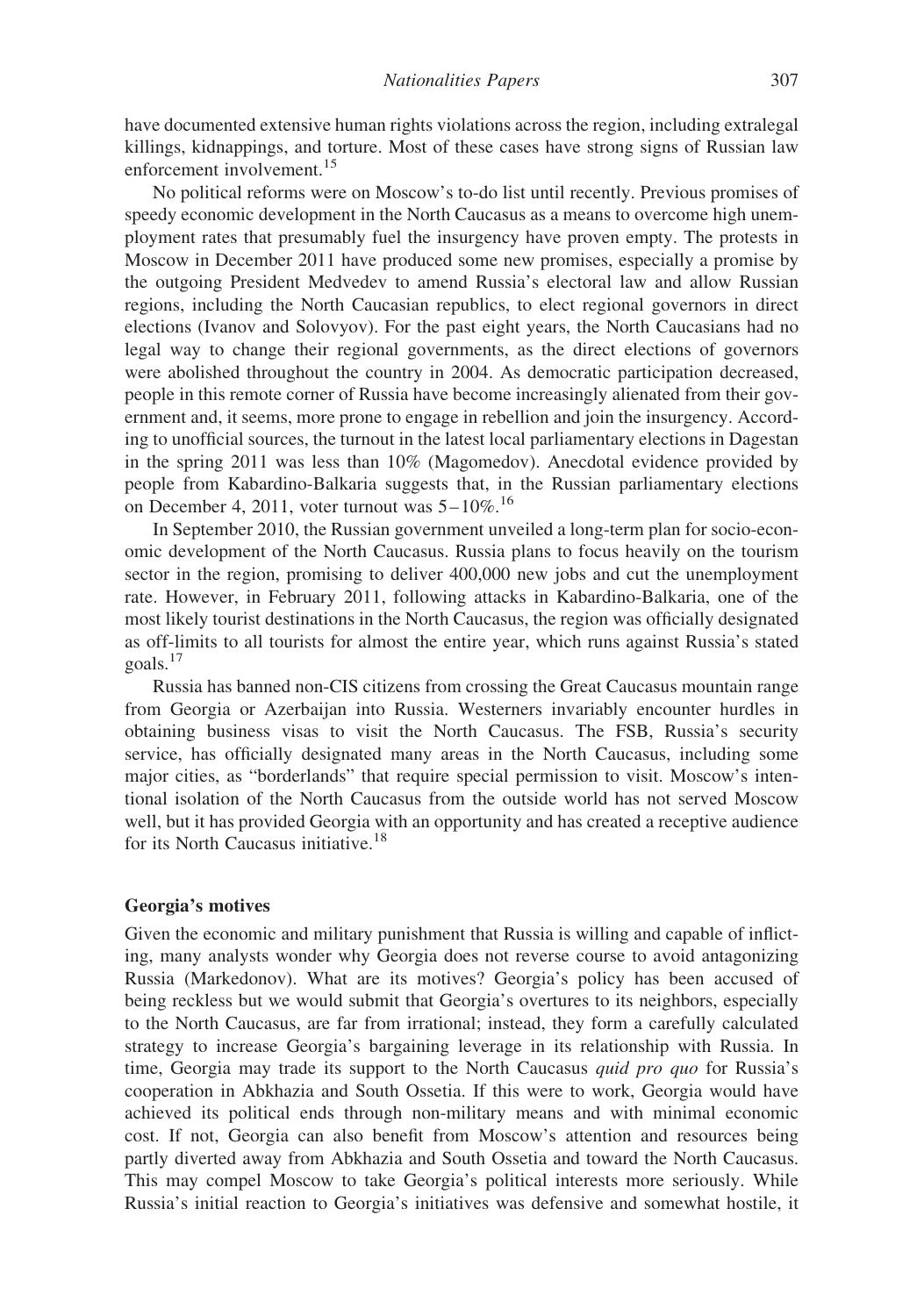has lately tried to reciprocate, acknowledging that the regional competition has shifted from hard to soft power politics. For Georgia, either scenario is probably better than the status quo. Some in the North Caucasus are of course wary of Georgia's intentions, given its past behavior in Abkhazia and South Ossetia, but the new policy would not work if it did not somehow meet a demand and serve their interests. The new visa-free travel regime stands in stark contrast to additional restrictions that Russia is imposing on the internal movement of North Caucasians within Russia. "North Caucasian" often implies additional obstacles from governmental authorities in Russia, such as routine, indiscriminate document checking of the region's residents by the police, but now it means visa-free travel to Georgia. As a Dagestani historian, Khadzhi-Murad Donogo, said with some irony: "For the first time, the stamp in our passports [reflecting the North Caucasus as a person's dwelling place] serves us well" (Donogo). Russia may now be forced to compete with Georgia in terms of providing equal treatment for all of its citizens, including the North Caucasians. Georgia's North Caucasus initiative is unlikely to worsen an already dire situation in the region, where kidnappings, the abuse of power by the police and extralegal killings by government agents have been routine for the past two decades.<sup>19</sup>

Georgia has historically had close relations with all ethnicities across the Caucasus and there is a pervasive belief among Georgians that they are ethnically and linguistically related to North Caucasians (Nodia).<sup>20</sup> In this view, which admittedly overlooks many of the conflicts that pitted Georgia against peoples from the North and South Caucasus, Georgia is the champion of the Caucasus cause against what is viewed by some as "Russian imperialism". Saakashvili argued at the United Nations in September 2010 that: "We might belong to different states and live on different sides of the mountains, but in terms of human and cultural space, there is no North and South Caucasus; there is one Caucasus, that belongs to Europe and will one day join the European family of free nations, following the Georgian path" ("Saakashvili Speaks of 'United Caucasus'").

Whatever one might say of Saakashvili's forecasting of a united Caucasus, Georgia's advances toward the North Caucasus have left Russia flustered and stymied. The new Georgian policy of openness has potential to catch on and change affairs in the North Caucasus in a less violent direction. This would benefit all interested parties and, if successful, would probably contribute to improved relations between the West and Russia, which continues to scapegoat the United States as the "discreet sponsor" of the insurgency in the North Caucasus rather than acknowledge that its own heavy-handed policies have enabled the growth of a robust and largely home-grown insurgency.

#### Russia's response

Russia's response has been to dismiss Georgia's new policies as "provocative," "hypocritical" and "dangerous for regional stability".<sup>21</sup> Yet once Georgia abolished the visa requirement for all Russian citizens in February 2012, Moscow began to reciprocate. President Dmitry Medvedev previously avowed that Russia would not negotiate with Georgia until Mikhail Saakashvili is out of power ("Medvedev: Saakashvili dlya Rossii"). It is unlikely, however, that a leadership change will alter the basic conflict of interests between Tbilisi and Moscow. The Soviet-era bureaucrat Eduard Shevardnadze, once minister of foreign affairs in the last years of the USSR and Georgia's president from 1995–2003, spoke a language that Moscow could understand, yet Russian–Georgian relations were seldom warm during his administration. Georgia's openness to the North Caucasus has sent a strong signal to aggrieved groups that they have credible alternatives to Russia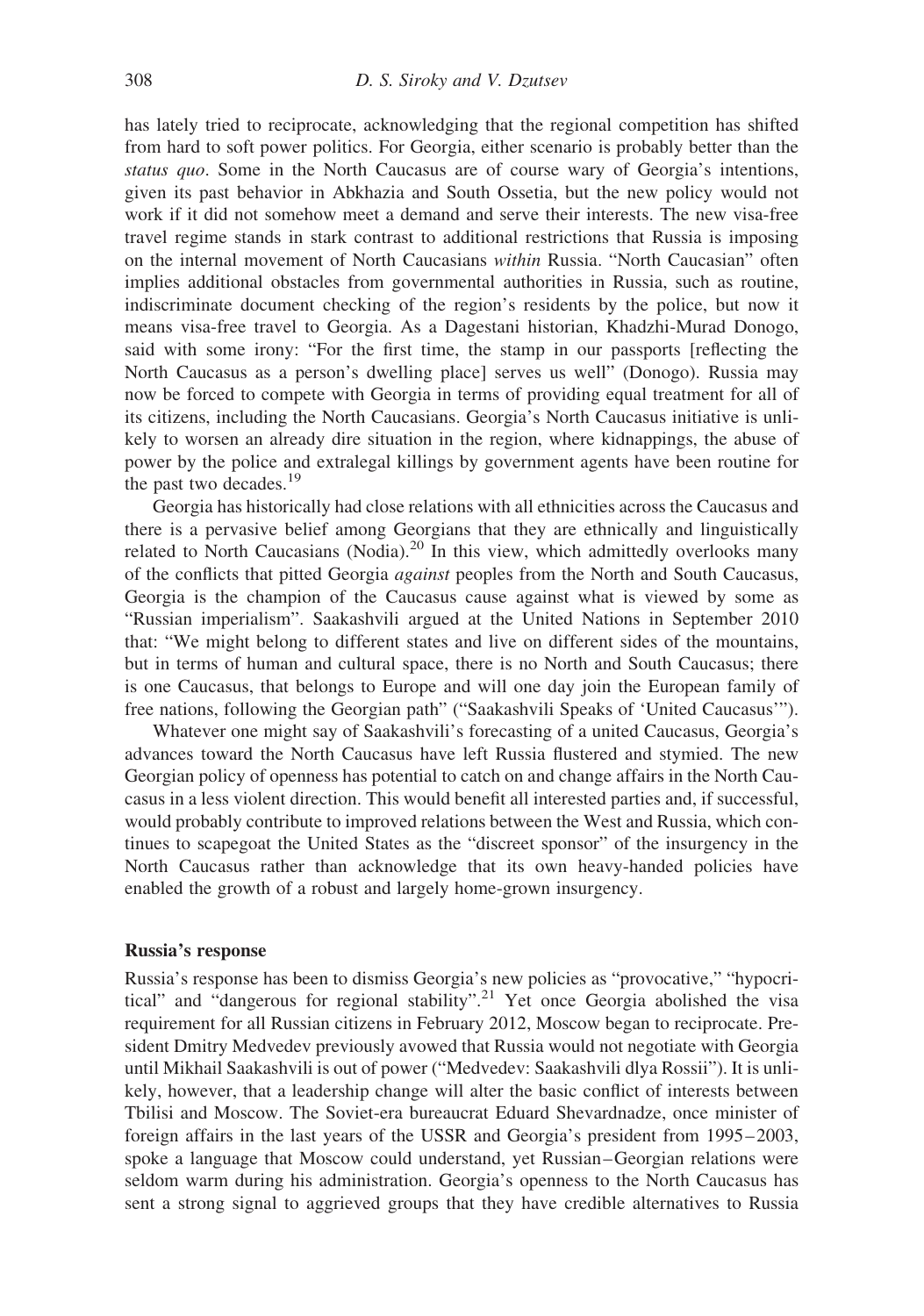for business, education and simply to voice grievances openly. In 2010, representatives of the Dagestani ethnic group, the Didoi, addressed the Georgian government to receive the "Didoi people into the jurisdiction of Georgia," citing "cultural oppression" by the Russian government as the primary reason ("Ciklauri"). The group's leader died soon afterward under suspicious circumstances in Dagestan ("Glava dagestanskikh").

Comparing Georgia to strict western standards, Georgia falls short. In the Caucasus and the former Soviet space, however, Georgia stands out. A strong indicator of Georgia's leadership recognition is the already large number of students from across the Caucasus that now study in public and private Georgian universities. If people in the North Caucasus begin to look toward Tbilisi for trade, investment, vacation, and education, the effects of Georgia's policy might compel Moscow to reevaluate its approach.

The muted reaction of the North Caucasus republic-level leaders to the Georgian announcement on lifting visas in October 2010 was itself a very loud signal. Only the then president of Karachay-Cherkessia, Boris Ebzeev, expressed his doubts about Georgia's sincerity in opening itself to the North Caucasus ("Ebzeev").<sup>22</sup> Even the leaders of the Georgian breakaway territories – Abkhazia and South Ossetia – were largely silent following the announcement of a free-visa regime for the North Caucasians. The subdued reaction could be interpreted as a vocal endorsement for Georgia's initiatives from the Kremlin's loyalists in the North Caucasus.

Whereas Russia has moved rapidly from a federation to a unitary state, abolishing governors' elections in 2004 and issuing more and more restrictions on regional activism, Tbilisi's policy toward the North Caucasus represents a different direction. To the extent that more freedom and access to information will help prevent more radicalism in this region, Georgia's actions may actually be more in line with Russia's national interests than Moscow is willing or ready to admit, especially since the messenger, Mr. Saakashvili, is so detested in the Kremlin. To promote its new policy, Georgia has established a Russian-language TV channel broadcasting news to the North Caucasus that provides a Tbilisi-centric alternative to standard Russian accounts. If Georgia manages to establish itself as an alternative political, economic and cultural center in the Caucasus through its soft power emphasis on economic and political freedom, it is likely to attract human capital from across the Caucasus.

Although most officials and analysts in Russia perceive Georgia's policy as a threat, and few Western analysts have endorsed it, we believe that it is an unrecognized opportunity. Moscow recently launched an open-ended dialogue with elites from Circassian national minority groups in the North Caucasus – the first time Moscow has made such a conciliatory move toward minorities in the North Caucasus, and this may indicate that Georgia's policy of openness is beginning to bear some small fruit, although it is unlikely that anyone in the Kremlin would admit it.

### Recognizing the Circassian genocide and 2014 Winter Olympics

On May 20, 2011, the Georgian parliament unanimously recognized the "genocide of the Circassian people" at the hands of the Russian Empire in the second half of the 19th century ("Georgia Recognizes 'Circassian Genocide'"). The Circassian people – Kabardins, Cherkess and Adygs – occupied the western part of the North Caucasus, including the Black Sea coastal area. As the Russian empire advanced into the region in the second half of the 19th century, they killed or expelled the majority of the indigenous population to the Ottoman Empire. Currently it is estimated that 80–90% of Circassians live outside of their historical homeland in the North Caucasus, predominantly in modern Turkey, but also in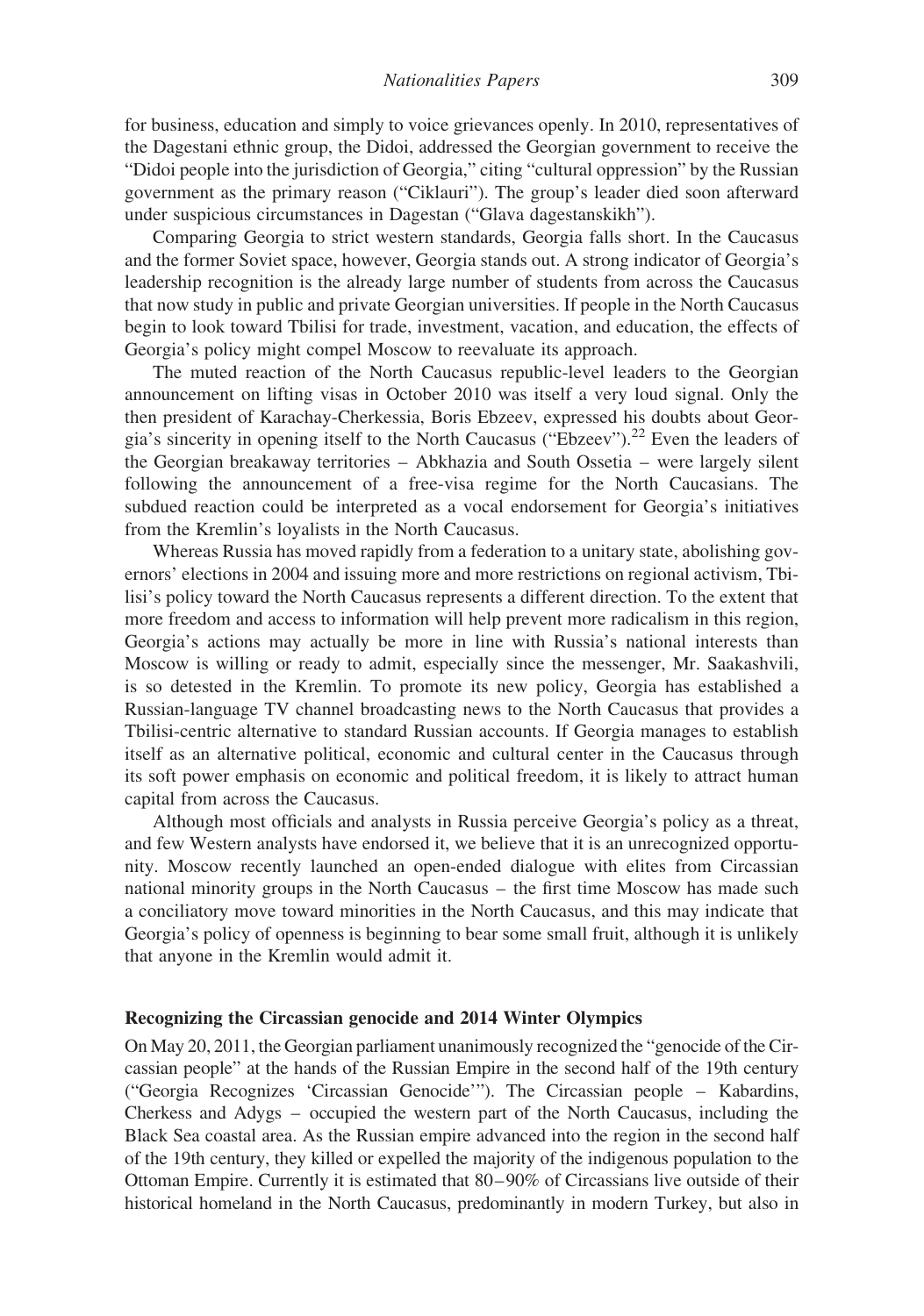the Middle Eastern countries, Europe and the U.S.<sup>23</sup> This historical tragedy was revived when Russia successfully won the right to hold 2014 Winter Olympics in the Black Sea coastal town of Sochi, the same town where Imperial Russian troops paraded after their military victory in 1864.<sup>24</sup> Georgia's recognition of the Circassians' suffering has a clear foreign policy dimension which, although it may involve some negative externalities for the peoples of the North Caucasus, is largely perceived in the Caucasus as adding to its clout as "defender of the small North Caucasian peoples." Even the most pro-Russian Circassian activists in the North Caucasus supported Georgia's decision ("Kak cherkesy vosprinyali reshenie").

## Why we have nothing to fear

Although its critics include both Hillary Clinton and Vladimir Putin, Georgia's new North Caucasus initiative is likely to have benefits far greater than its modest cost. In the short term, it may encourage commercial, political and cultural interaction between the North and South Caucasus. In the longer term, it has the potential to alter the regional balance of power in the Caucasus, encourage a democratic transformation of the region and reduce the nearly daily incidence of insurgent violence in some areas. Georgia's new North Caucasus initiative suggests that smaller regional actors can use soft power effectively even under highly asymmetric arrangements to influence the internal affairs of regional hegemons, such as Russia.

If the South and North Caucasus were more open and less divided – Georgia's policy clearly points in this direction – the Caucasus could become more stable, more democratic and more prosperous. These developments would benefit not only the friends of an open society in the North and South Caucasus, but would also serve the strategic interests of both the US and Russia. If Georgia and Russia compete with each other in the Caucasus for soft power, this would also clearly benefit the war-weary peoples of the North Caucasus. While any observer will recognize the vast power disparity between Russian and Georgian power, which can hardly be ignored in policymaking, there is also a need to recognize that compared to an overtly revanchist stance or degenerating surrender – the common ways states have historically responded to the loss of territory – Georgia's regional policy represents a rational and bold path forward.

### **Notes**

- 1. David S. Siroky is Assistant Professor of Political Science in the School of Politics and Global Studies at Arizona State University, and faculty affiliate of the Center for the Study of Religion and Conflict as well as the Melikian Center for Russian, Eurasian and East European Studies. He received his Ph.D. in Political Science and M.A. in Economics from Duke University and was then Henry Hart Rice Fellow at Yale University before arriving at ASU. His work has appeared in Comparative Sociology, Defence and Peace Economics, Democratization, Ethnopolitics, and Statistics Surveys.
- 2. Valeriy Dzutsev is a doctoral student in the School of Politics and Global Studies at Arizona State University, and North Caucasus analyst for the Jamestown Foundation. He previously worked for the Institute for War and Peace Reporting as director for the North Caucasus, based in Vladikavkaz, North Ossetia.
- 3. On soft power, see Nye.
- 4. The Circassian people occupied the entire western part of the North Caucasus, up to the Black Sea, before the Russian conquest of the region in the nineteenth century. Most of the Circassian population was killed by the Russian army or deported to the Ottoman Empire. The majority of the Circassians now reside in Turkey and in the Middle East (see Bullough).
- 5. On July 5, 2011 at a meeting with president of Russia Dmitry Medvedev, Emil Pain, a Russian academic specializing in the study of ethnicities, cited undisclosed polls showing for the first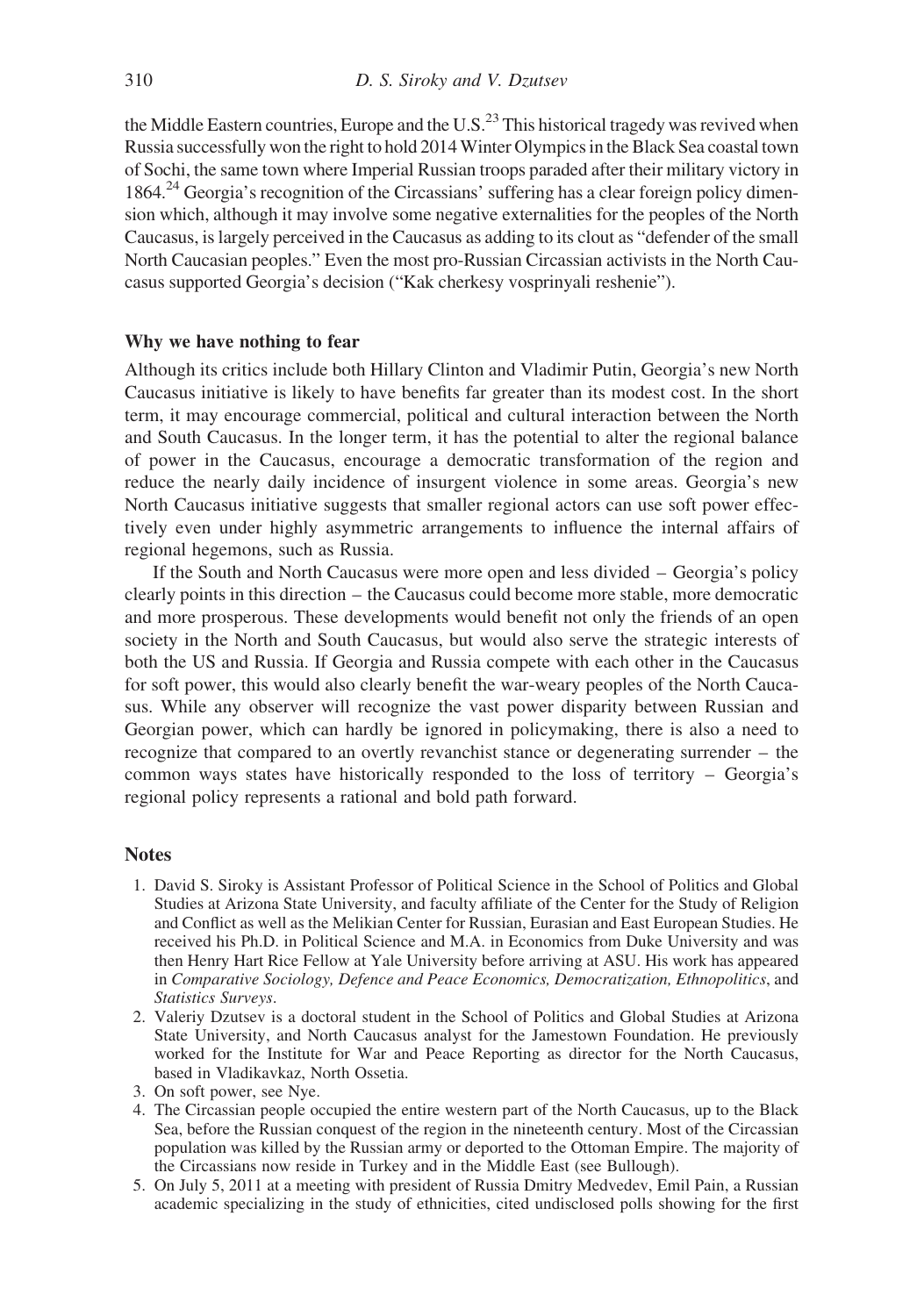time that the majority of Russians, over 60%, favor cutting off the North Caucasus from the Russian Federation ("Zasedanie Soveta"). A number of online polls also showed that Russia's population strongly favors leaving the North Caucasus, e.g. the popular Novy Region website's audience indicated 73% support for the withdrawal from Ingushetia, Chechnya and Dagestan. In Russian ("Kak vy otnosites k idee").

- 6. See the extensive report on Georgia by Thomas de Waal; also Levitsky and Way.
- 7. Interview with the former Kabardin field commander Ibragim Yaganov. Live Journal. 27 Dec. 2011. Web. 13 Mar. 2012. <<http://avrom-caucasus.livejournal.com/143413.html>>.
- 8. See Transparency International report on Georgia (Transparency International)
- 9. Having renounced membership in the Russia-led CIS club, Georgian citizens lost their right to enter Russia by land, while both Armenians and Azeris have retained that right.
- 10. Russian news agency Interfax, October 12, 2010, (in Russian). On rebel sanctuaries see Saleyhan.
- 11. Under Presidential Executive Order 13224.
- 12. Open source monitoring results of the specialized website of *Caucasian Knot*. 12 Jan. 2012. On violence between rebels and government forces in the North Caucasus, in Chechnya specifically, see Lyall.
- 13. Comparing the situation in the North Caucasus to Afghanistan, the newspaper Nezavisimaya Gazeta noted the casualty statistics for 2011. Over 700 people were killed in the North Caucasus in 2011, including government forces, insurgents and civilians, January 12. In Afghanistan, the total number of fatalities in 2011 was 2,500, including US-led coalition forces. The paper concludes that the difference between the officially "peaceful" North Caucasus and Afghanistan, which is in state of war, is not large ("Region, kotoryi nelzya poterjyat"). However, if we compare Afghanistan's population of 30 million to the North Caucasus's population of 6.5 million, it appears that, in relative terms, the "peaceful" North Caucasus suffered proportionally more casualties in 2011 than Afghanistan (Dzutsev).
- 14. On the conditions under which the ruling political elites of a state target minorities with assimilationist policies instead of granting them minority rights or excluding them, see Mylonas, The Politics of Nation-Building. Mylonas's theory would have predicted that Georgia's policy would lead to more exclusionary policies pursued by Russia toward the ethnic groups that enjoy external support.
- 15. On February 18, head of Ingushetia Yunus-Bek Yevkurov officially admitted that the security services are involved in kidnappings of civilians in this small, volatile republic in the North Caucasus. Rights activists had pointed to this phenomenon for years. Lenta.ru. 18 Feb. 2012. Web. 18 Feb. 2012.  $\lt$ <http://lenta.ru/news/2012/02/18/suspect/> $\gt$ .
- 16. Yaganov, Ibragim. Interview with Avraam Shmulevich (Yaganov).
- 17. Prielbrusye resorts are closed to tourists because of the counterterrorism operation regime introduction in Kabardino-Balkaria ("Kurorty Prielbrusya zakryty dlya turistov").
- 18. Russia unilaterally introduced a visa regime with Georgia as early as 2000, well before Mikheil Saakashvili came to power, whereas South Ossetia and Abkhazia enjoyed visa-free entry into Russia, regardless of whether they held Russian citizenship.
- 19. On how minority empowerment from abroad can have negative and arguably unintended consequences, see Jenne; Mylonas "External Involvement".
- 20. On the role of ethnic ties in foreign policy, see Saideman.
- 21. Russian news agency *Interfax*, 12 Oct. 2010.  $\leq$ [www.interfax.ru](http://www.interfax.ru) $\geq$ .
- 22. Karachay-Cherkessia is dominated by the Turkic-speaking Karachays, traditional rivals of the Circassians. Since it is farthest away from Georgia, it also has relatively less to gain economically.
- 23. Unrepresented Nations and Peoples Organization puts the figure of the Circassians, living outside of their homeland at 3.5 million (Unrepresented Nations and Peoples Organization). Circassian activist websites assert that "nearly 90%" of the Circassians currently live outside of their homeland, or approximately 6 million people in absolute terms. Reportedly, 1.5 million Circassians were slaughtered during the Russian army's conquest of the Caucasus ("14 Reasons for Opposing Sochi 2014"). Official Russian estimates do not fall much behind the Circassian data (see Russian Federation Council).
- 24. Circassian activists across the globe set up numerous websites trying to coordinate their actions. One major Circassian diaspora is located in Turkey, but significant diasporas are reported in several Middle Eastern countries, the E.U. and the U.S. See:<http://nosochi2014.com/>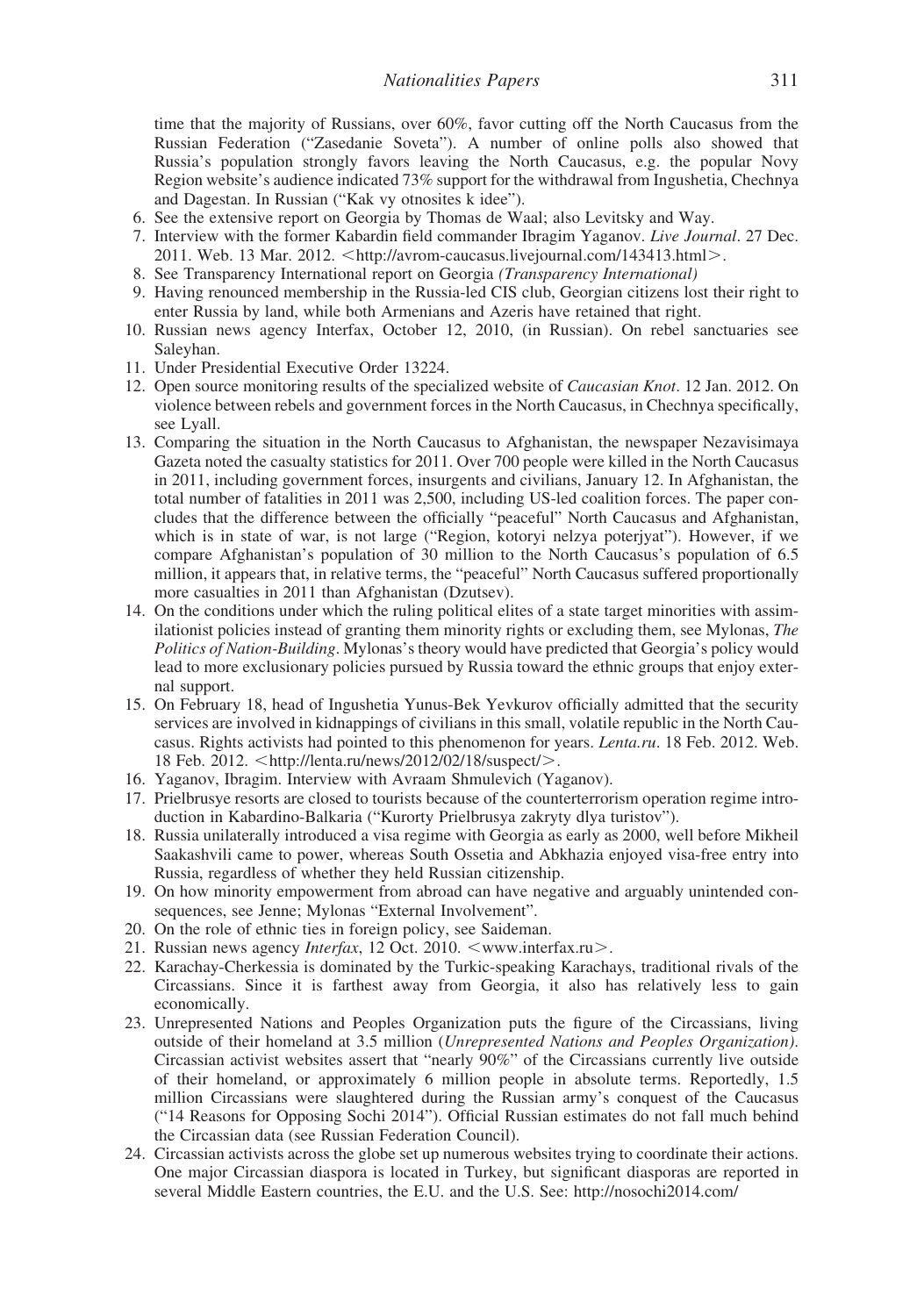# References

- Barry, Ellen and Michael Schwirtz. "Vast Rally is Challenge to Putin's Power." New York Times. 24 Dec. 2011. Print.
- Beissinger, R. Mark. "Structure and Example in Modular Political Phenomena: The Diffusion of Bulldozer/Rose/Orange/Tulip Revolutions." Perspectives on Politics 5 (2007): 259–76. Print.
- Bullough, Oliver. Let Our Fame Be Great. New York: Basic Books, 2010. Print.
- Bunce, J. Valerie and Sharon L. Wolchik. "Favorable Conditions and Electoral Revolutions." Journal of Democracy 17 (2006): 5–18. Print.
- Caucasian Knot. 12 Jan. 2012. Web. 12 Jan. 2012. <[http://www.kavkaz-uzel.ru/articles/](http://www.kavkaz-uzel.ru/articles/198756/)  $198756/$ .
- "Ciklauri: didoitsev pritesnyayut v Rossii, i oni prosyatsya v sostav Gruzii" [Tsiklauri: the Didoi are Persecuted in Russia and They Want to Join Georgia]. Nezavisimaya Gazeta paper. 16 Dec. 2010. Web. 10 Feb. 2012. <[http://www.ng.ru/cis/2010-12-16/6\\_georgia.](http://www.ng.ru/cis/2010-12-16/6_georgia.html) [html](http://www.ng.ru/cis/2010-12-16/6_georgia.html)>.
- Donogo, Khadzhi-Murad. Opening Remarks at a Conference Panel "Hidden Nations, Enduring Crimes: The Circassians and the Peoples of the North Caucasus Between Past and Future". Georgia. Tbilisi. 19 Nov. 2010.
- Dvali, Georgy. "Groziya Uproshaet Vyezd Dlya Rossiyan". [Georgia Simplifies Entry for the Russians]. Kommersant.ru. 7 July 2011. Web. 20 Jan. 2012. <[http://www.kommersant.ru/](http://www.kommersant.ru/doc/1672318)  $doc/1672318.$  $doc/1672318.$ .
- Dzutsev, Valeriy. "Russian Military Decreases Number of Conscripts from the North Caucasus". *Eurasia Daily Monitor* 9:22. 1 Feb. 2012.  $\lt$ http://www.jamestown.org/single/?no [cache=1&tx\\_ttnews%5Btt\\_news%5D=38955&tx\\_ttnews%5BbackPid%5D=587](http://www.jamestown.org/single/?no_cache=1&tx_ttnews%5Btt_news%5D=38955&tx_ttnews%5BbackPid%5D=587)>.
- "Ebzeev: otmena viz v Gruziyu dlya zhitelei SKFO propagandistskaya aktsiya" [Ebzeev: Dropping Visa Requirement for the North Caucasians in Georgia is a Propagandist Action]. Russian News Agency RIA-Novosti. 13 Oct. 2010. Web. Feb. 10 2012. <[http://](http://www.rian.ru/politics/20101013/285194675.html) [www.rian.ru/politics/20101013/285194675.html](http://www.rian.ru/politics/20101013/285194675.html)>.
- Fairbanks, H. Charles. "Georgia's Rose Revolution." Journal of Democracy 15.2 (2004): 110– 24. Print.
- George, Julie A. "The Dangers of Reform: State Building and National Minorities in Georgia." Central Asian Survey 28.2 (2009): 135–54. Print.
- "Georgia Recognizes "Circassian Genocide"." Civil.ge. May 20 2011. Web. Feb. 10 2012. <<http://civil.ge/eng/article.php?id=23472>>.
- "Glava dagestanskikh didoitsev umer posle prosby voiti v sostav Gruzii, Tbilisi trebuet mezhdunarodnogo rassledovaniya" [The Didois' Leader Died After Asking to Join Georgia. Tbilisi Demands an International Investigation]. Gazeta.ru. 7 Feb. 2011. Web. 10 Feb.  $2010.$  < [http://www.gazeta.ru/news/lenta/2011/02/07/n\\_1693914.shtml](http://www.gazeta.ru/news/lenta/2011/02/07/n_1693914.shtml)>.
- Hale, Henry. "Regime Cycles: Democracy, Autocracy, and Revolution in Post-Soviet Eurasia." World Politics 58 (2005): 133–65. Print.
- Ivanov, Maksim, and Vladimir Solovyov. "Gubernatorov napravyat na dobrovolnuyu filtratsiyu" [The Governors Will be Sent to Voluntary Filtration]. Kommersant online. 16 Jan. 2012. Web. 16 Jan. 2012. <<http://kommersant.ru/doc/1852128>>.
- Jenne, Erin. Ethnic Bargaining: The Paradox of Minority Empowerment. Cornell UP, 2007. Print.
- "Kak cherkesy vosprinyali reshenie parlamenta Gruzii priznat genotsid cherkesskogo naroda" [How the Circassians Received the Georigan Parliament's Decision to Recognize the Circassian People's Genocide]. Radio Free Europe/Radio Liberty. 2 Jun. 2011. Web. 21 Feb.  $2012.$  <<http://www.svobodanews.ru/content/transcript/24214015.html>>.
- Kak vy otnosites k idee "otdelit ot Rossii tri kavkazskie respubliki Ingushetiyu, Dagestan, Chechnyu"? [What Is Your Attitude Toward the Idea of "Cutting Three Caucasian Republics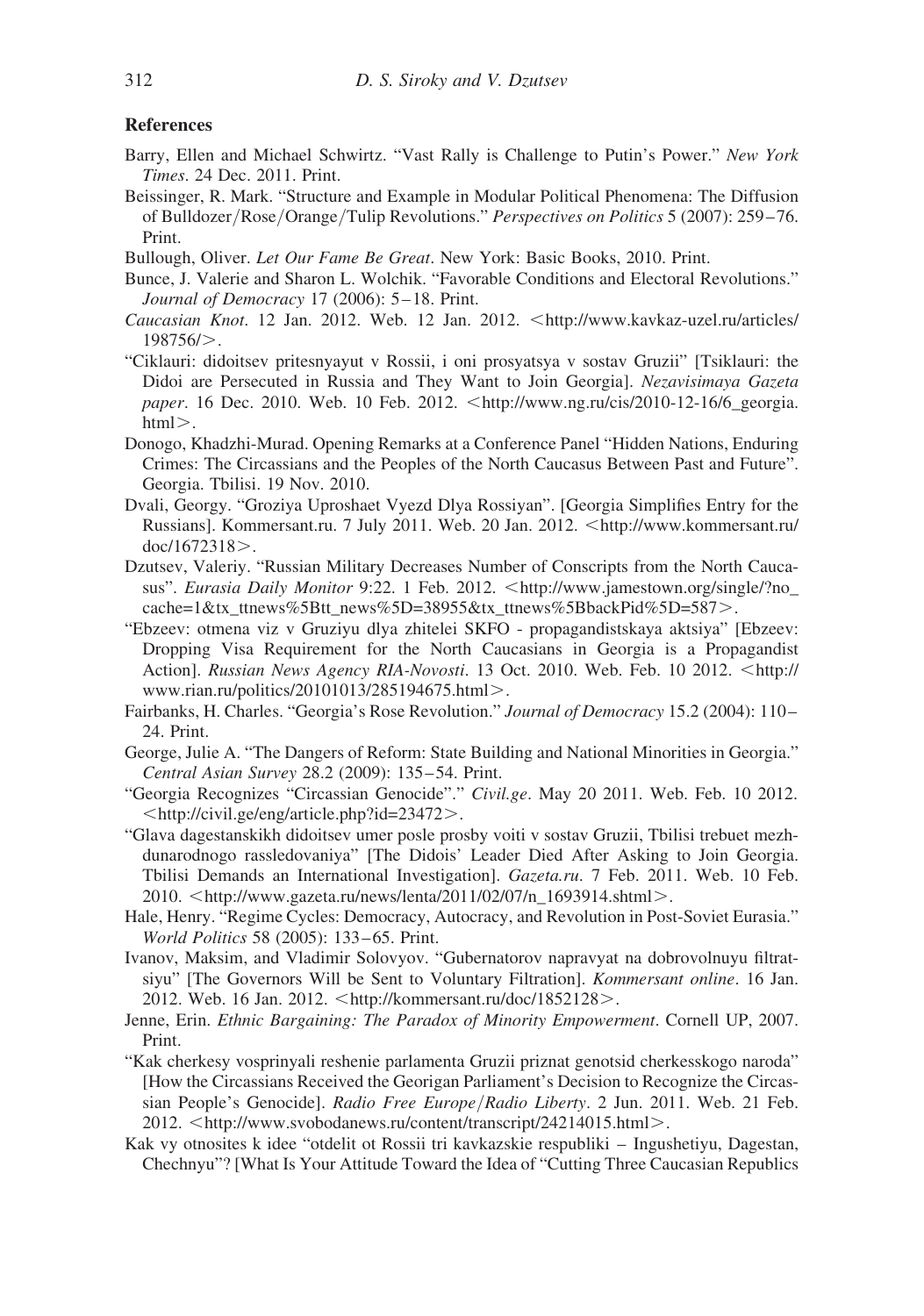of Ingushetia, Dagestan, Chechnya from Russia"?" Internet News Agency NR2 New Russia  $L.P.$  12 Dec. 2010. Web. 12 Mar. 2012. <<http://www.nr2.ru/voting/218.html>>.

- "Kurorty Prielbrusya zakryty dlya turistov iz-za rezhima KTO v Kabardino-Balkarii" [Elbrus' Resorts Are Closed to the Tourists Because of Counterterrorism Operation Regime in Kabardino-Balkaria]. Caucasian Knot. 16 Apr. 2011. Web. 7 Jan. 2012. <[http://kabardino](http://kabardino-balkaria.kavkaz-uzel.ru/articles/183847)[balkaria.kavkaz-uzel.ru/articles/183847](http://kabardino-balkaria.kavkaz-uzel.ru/articles/183847)>.
- Lake, Eli. "Classified Report: Russia Tied to Blast at U.S. Embassy." Washington Times. 26 Jul. 2011. Print.
- Levitsky, Steven and Lucan A. Way. Competitive Authoritarianism: Hybrid Regimes after the Cold War. New York: Cambridge UP. 2010. Print.
- Lyall, Jason. "Does Indiscriminate Violence Incite Insurgent Attacks? Evidence from Chechnya." Journal of Conflict Resolution 53:3 (2009): 331–62. Print.
- Magomedov, Akhmed. "Isalmagomed Nabiev: pri golosovanii v Dagestane proiskhodit massovyi vbros byulletenei" [Isalmagomed Nabiev: Massive Infusion of Fake Ballots is Taking Place in Dagestan]. 13 Mar. 2011. Web. 13 Mar. 2011. <[http://dagestan.kavkaz-uzel.ru/](http://dagestan.kavkaz-uzel.ru/articles/182262) [articles/182262](http://dagestan.kavkaz-uzel.ru/articles/182262)>[.](http://dagestan.kavkaz-uzel.ru/articles/182262)
- Malashenko, Alexei."'Chem my huzhe osetin' odnoznachno vitalo v vozduhe" ['Why Should We Be Worse than Ossetians' Certainly Was in the Air]. Nezavisimaya Gazeta. 6 Dec. 2011. Web. 11 Mar. 2011.  $\langle h_{\text{t}}(w,w,ng,\text{ru/ng}\bar{w})\rangle = 12.06/12 \text{ opro} \cdot \text{a} \cdot \text{t} \cdot \text{m}$ [DuAv6I.livejournal](http://www.ng.ru/ng_politics/2011-12-06/12_opros.html#.TvQI-DuAv6I.livejournal)>.
- Markedonov, Sergey. "A Very Georgian Disagreement". OpenDemocracy.com. 30 May 2011. Web. 7 Jan. 2012. <[http://www.opendemocracy.net/od-russia/sergei-markedonov/very](http://www.opendemocracy.net/od-russia/sergei-markedonov/very-georgian-disagreement)[georgian-disagreement](http://www.opendemocracy.net/od-russia/sergei-markedonov/very-georgian-disagreement)..
- McFaul, Michael. "A Mixed Record, An Uncertain Future." Journal of Democracy 12.4 (2001). Print.
- "Medvedev: Saakashvili dlya Rossii persona non grata" [Medvedev: Saakashvili is persona non grata for Russia]. Russian News Agency RIA-Novosti. 17 Feb. 2010. Web. 10 Feb. 2012.  $\langle$ <http://www.rian.ru/politics/20100217/209629066.html> $\rangle$ .
- Mylonas, Harris. "External Involvement and the Politics of Nation-Building: The Case of Tibet". American Political Science Association, 2 Sept. 2009, Toronto Meeting Paper.

———. The Politics of Nation-Building: Making Co-Nationals, Refugees, and Minorities. Cambridge UP, 2012. Print.

- Nodia, Ghia. "Novaya severokavkazskaya politika Gruzii: opasnaya avantyura ili produmannaya strategiya?" [New North Caucasian Policy of Georgia: Dangerous Gamble or Carefully Thought-Out Strategy?]. Ekho Kavkaza. 2 Nov. 2010. Web. 10 Feb. 2012. <[http://www.](http://www.ekhokavkaza.com/content/article/2208703.html) [ekhokavkaza.com/content/article/2208703.html](http://www.ekhokavkaza.com/content/article/2208703.html)>.
- Nye, Joseph. The Paradox of American Power: Why the World's Only Superpower Can't Go It Alone. New York: Oxford UP, 2004. Print.
- Radnitz, Scott. "The Color of Money: Privatization, Economic Dispersion, and the Post-Soviet 'Revolutions'." Comparative Politics 42.2 (2010): 127–46. Print.
- "Region, kotoryi nelzya poterjyat" [Region that Cannot be Lost]. Nezavisimaya Gazeta. Dec. 30 2011. Web. Dec. 30 2011.  $\lt$ http://www.ng.ru/regions/2011-12-30/5 kavkaz.html, December 30,  $2011$ .
- "Rewards for Justice Doku Umarov Reward Offer". U.S. Department of State Official Website. 26 May 2011. Web. 7 Jan. 2012. <[http://www.state.gov/r/pa/prs/ps/2011/05/](http://www.state.gov/r/pa/prs/ps/2011/05/164314.htm)  $164314.htm$ .
- "Russia Accuses Georgia of Helping Militants in North Caucasus". Civil.ge. 12 Aug. 2011. Web. 7 Jan. 2012.<http://civil.ge/eng/article.php?id=23836>.
- Russian Federation Council. "Sovet Federatsii planiruet napravit delegatsiyu v Siriyu dlya izucheniya voprosa bezopasnosti vyhodtsev s Severnogo Kavkaza." [Council of Federation Plans to Dispatch a Delegation to Syria to Explore the Safety Situation of the People Originating from the North Caucasus]. Official Website of the Russian Council of Federation. 17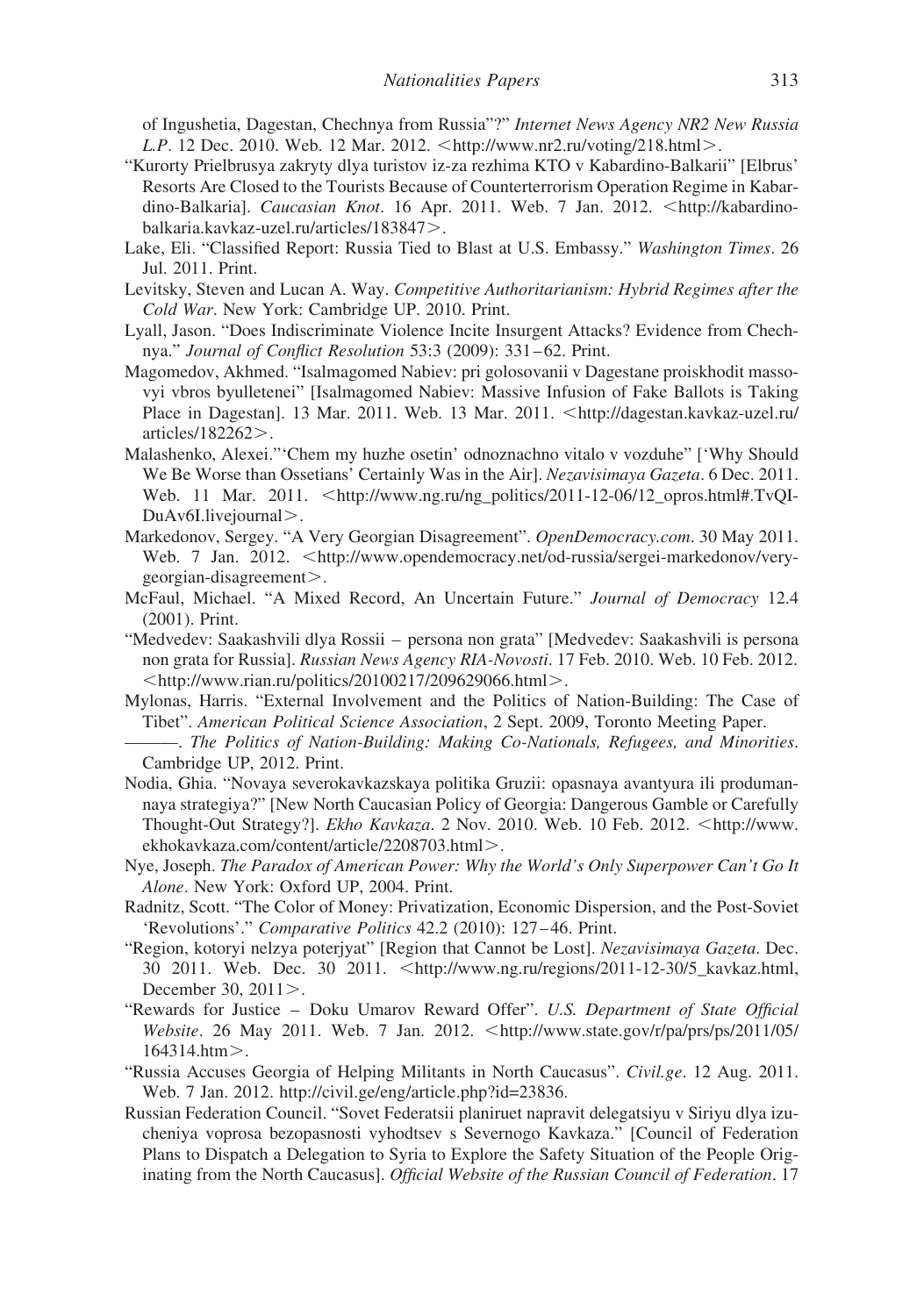Feb. 2012. Web. 21 Feb. 2012.  $\lt$ [http://council.gov.ru/inf\\_ps/chronicle/2012/02/item18855.](http://council.gov.ru/inf_ps/chronicle/2012/02/item18855.html)  $html$ .

- "Saakashvili Speaks of 'United Caucasus' in UN Speech". Civil.ge. 24 Sep. 2010. Web. 10 Feb.  $2012.$  < <http://civil.ge/eng/article.php?id=22696>>.
- Saideman, Stephen. "Explaining the International Relations of Secessionist Conflicts: Vulnerability vs. Ethnic Ties." International Organization 51.4 (1997): 721–53. Print.
- Saleyhan, Idean. Rebels Without Borders. Ithaca, N.Y.: Cornell UP, 2009. Print.
- Siroky, David and David Aprasidze. "Guns, Roses and Democratization: Huntington's Secret Admirer in the Caucasus." Democratization 18.6 (2011): 1227–45. Print.
- Taylor, D. Brian. State Building in Putin's Russia: Policing and Coercion after Communism. Cambridge UP, 2011. Print.
- "Tbilisi to Russia: "Reciprocate on Visa without Preconditions". Civil.ge. 12 Mar. 2012. Web. 12 Mar. 2012.  $\lt$ <http://civil.ge/eng/article.php?id=24513>>.
- Transparency International. 9 May 2011. Web. 12 Mar. 2012. <[http://www.transparency.ch/](http://www.transparency.ch/de/aktuelles_schweiz/meldungen/2011_05_09_NL_TI_Georgia.php) [de/aktuelles\\_schweiz/meldungen/2011\\_05\\_09\\_NL\\_TI\\_Georgia.php](http://www.transparency.ch/de/aktuelles_schweiz/meldungen/2011_05_09_NL_TI_Georgia.php) $>$ .
- Unrepresented Nations and Peoples Organization. 25 Mar. 2008. Web. 10 Feb. 2012. <[http://](http://www.unpo.org/members/7869) [www.unpo.org/members/7869](http://www.unpo.org/members/7869)>.
- Waal, Thomas de. "Georgia's Choices: Charting a Future in Uncertain Times." Carnegie  $Endowment$  for International Peace. 2011. Web. 1 Mar. 2012.  $\lt$ [http://](http://carnegieendowment.org/files/georgias_choices.pdf) [carnegieendowment.org/files/georgias\\_choices.pdf](http://carnegieendowment.org/files/georgias_choices.pdf)>.
- Way, A. Lucan. "The Real Causes of the Color Revolutions." *Journal of Democracy* 19 (2008): 55–69. Print.
- Wheatley, Jonathan. Georgia from National Awakening to Rose Revolution. London: Ashgate, 2005. Print.
- Yaganov, Ibragim. "Kremlyu neobkhodima voina s Gruziei. Vzglyad iz Kabardino-Balkarii na proshedshie vybory" [The Kremlin Needs War with Georgia. An Outlook from KabardinoBalkaria on the Past Elections]. 7Kanal.com. 27 Dec. 2011. Web. 7 Jan. 2012. <[http://www.](http://www.7kanal.com/article.php3?id=286345) [7kanal.com/article.php3?id=286345](http://www.7kanal.com/article.php3?id=286345)>.
- "Zasedanie Soveta po razvitiyu grazhdanskogo obshestva i pravam cheloveka" [Meeting of the Council for Development of Civil Society and Human Rights]. Official Website of the President of Russia. 5 July 2011. Web. 12 Mar 2012.  $\lt$ <http://news.kremlin.ru/news/11838> $>$ .
- "14 Reasons for Opposing Sochi 2014." Web. 10 Feb. 2012. <[http://nosochi2014.com/](http://nosochi2014.com/campaign/14-reasons-for-opposing-sochi-2014.php) [campaign/14-reasons-for-opposing-sochi-2014.php](http://nosochi2014.com/campaign/14-reasons-for-opposing-sochi-2014.php) $>$ .